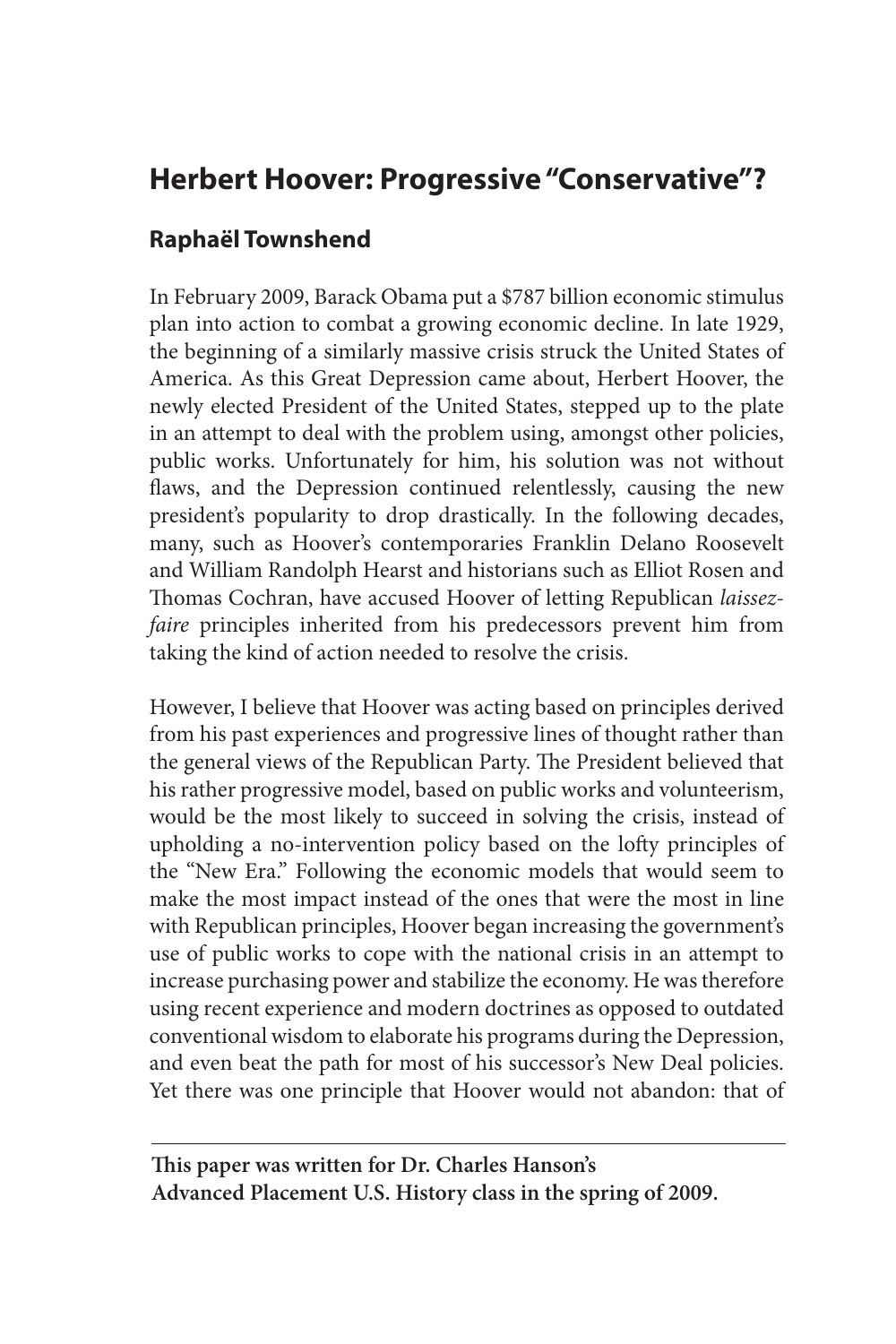balancing the budget. Wanting only facts, he did not accept that this element of his philosophy was dysfunctional because he had seen no proof supporting this claim. This in turn severely limited the scale and efficiency of his public works program and caused his critics to label him a reactionary politician, even though Roosevelt, one of his most ardent critics, had much the same doubts.

#### **"Last of the Old?"**<sup>1</sup>

As the crisis that would soon become known as the Great Depression worsened, the public began to lose faith in Hoover's policies. Senator George W. Norris of Nebraska in 1932 claimed Hoover believed "that if we make the very wealthy prosperous, the common individual would benefit from that prosperity."2 Norris, like the majority of Americans after four years of economic decline with no end in sight, was eager to find the culprit. In such dark years, many wondered why the government wasn't solving the crisis. Accusations began to fly and Herbert Hoover, a timid man unaccustomed to politics, was portrayed as an aloof aristocrat who did not care for the masses. The newspaper magnate William Randolph Hearst announced that Hoover had abandoned his public works program, the much-ballyhooed harbinger of prosperity, in the interest of international bankers.<sup>3</sup> Roosevelt, on the other hand, said that no matter how many public works were instituted, it would "not give employment to the 7,000,000 or 10,000,000 people who are out of work" and that it was merely a "stop-gap measure" amounting to a mere "treatment of external symptoms."4 Because it seemed to be doing so little, disapproval of Hoover's public works program was widespread: it was either doing too little or was entirely useless, and Hoover was irrevocably cast as a conservative.

As the decades passed, most historians abandoned the cartoonish idea that Hoover was working in the interest of the rich or that he did not care for the masses, but many continued to endorse this idea that his public works program was limited by a kind of blind adherence to Republican *laissez-faire* principles. "Herbert Hoover was no progressive," bluntly asserted Elliott Rosen, adding that "he elaborated a set of doctrines… which in reality proved stultifying. …[S]uch views were anchored in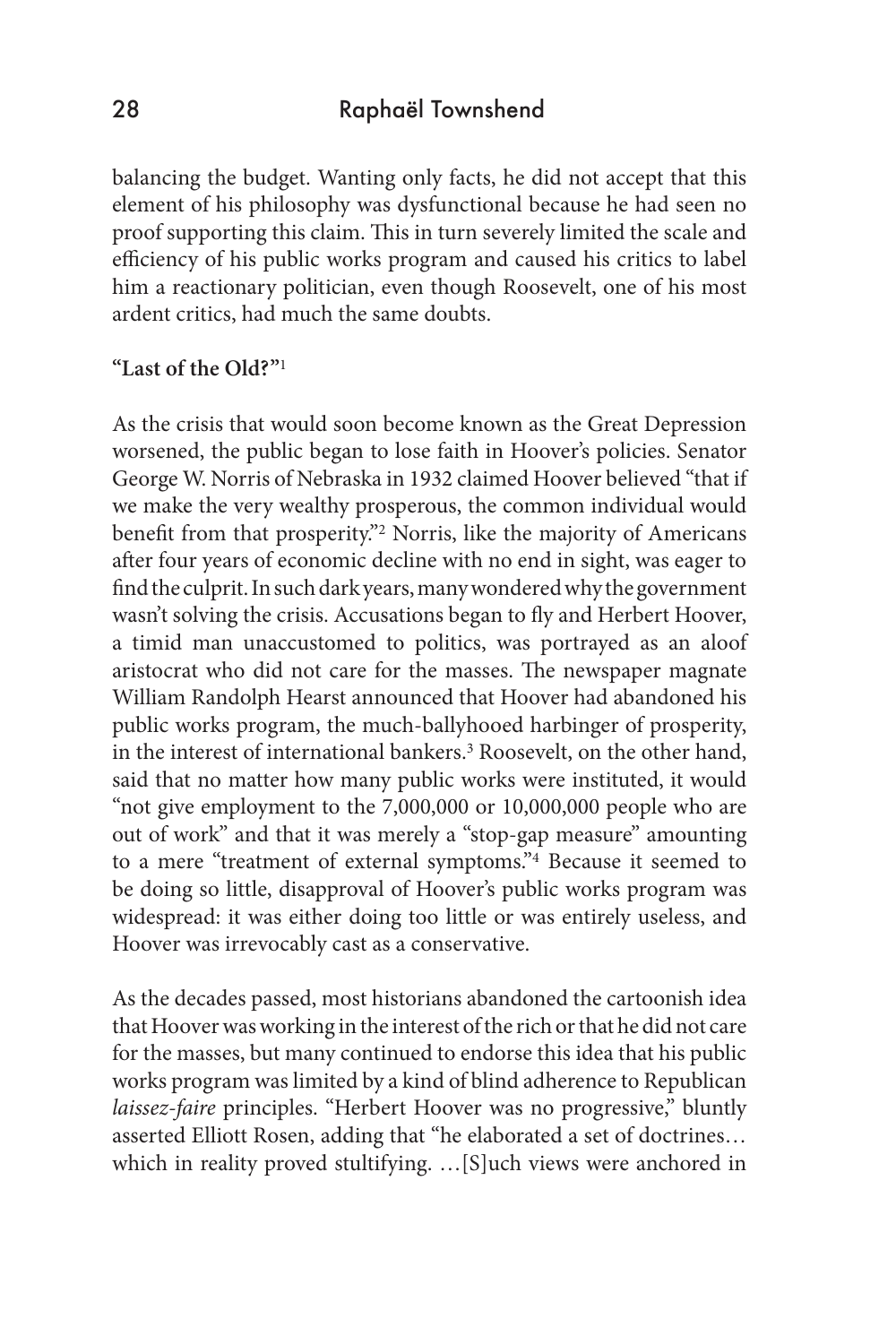nineteenth-century strictures."5 According to this train of thought, Hoover's failure could mainly be attributed to Republican conservative theories that he upheld and that undercut all his policies. More specifically, as Thomas Cochran has propounded, Hoover "was opposed in principle to the degree of federal aid that would be necessary. … Hoover could not sanction the massive expenditures on public works that would have been necessary to make up for the decline in state and local expenditures in construction."6 Although a few scholars agreed that Hoover's public works program was a step in the right direction, most were convinced that his *laissez-faire* views, out of date even at that time, constrained him from using them to a larger and perhaps more effective extent. The specific principles that caused such a hindrance, however, were debated. Joseph Davis claimed that Hoover "encouraged the continuance of the booms in 1928-1929 and came to accept the inevitability of a bust," implying that the President believed nothing could be done to solve the crisis.7 A slightly more progressive view of Hoover put forth by William Klingaman argued that the President was only willing to rely on the private sector to promote construction, limiting the government to a cheerleading role.<sup>8</sup>

#### **"Or the Beginning of the New?"**<sup>9</sup>

When Hoover announced his program to resolve the crisis many received it positively, but this changed as the Depression wore on. Most were enthused and talked about how Hoover was applying his past experience on a grander scale, and predicted a brilliant success. A 1929 article in the *New York Times* praised Hoover for his effectiveness in dealing with the crisis and suggested that he was making good use of his experience as Secretary of Commerce from 1921 to 1928.10 Thus the theories behind many of Hoover's policies, such as that of getting the private sector to cooperate with labor in maintaining wages and preventing strikes, known as volunteerism, had yet to be shown to be dysfunctional, and all prior indications suggested that they would work. Most believed that their leader had the economic situation well in hand.11 Hoover himself sincerely thought so in 1929-1930, and called for an increase in public works nationwide: "A special effort shall be made to expand construction work…I am convinced that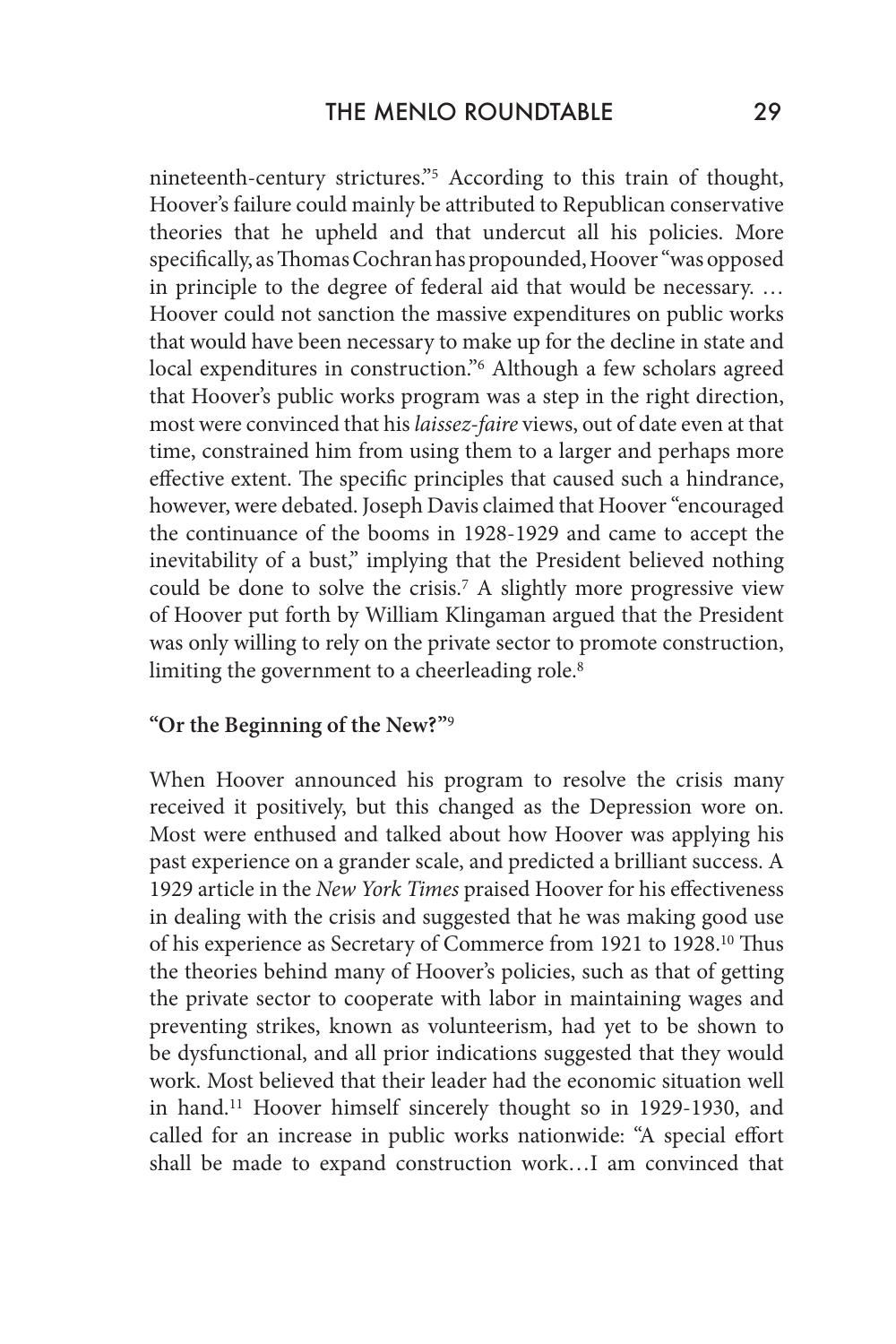through these measures we have reestablished confidence."12 There was no question that the crisis would be over shortly: Hoover was using methods that were thought to have been proven to work and everything was under control.



**Figure 1:** *Darling, Jay N. "Priming the Old Pump." In* New York Tribune*, 1930.*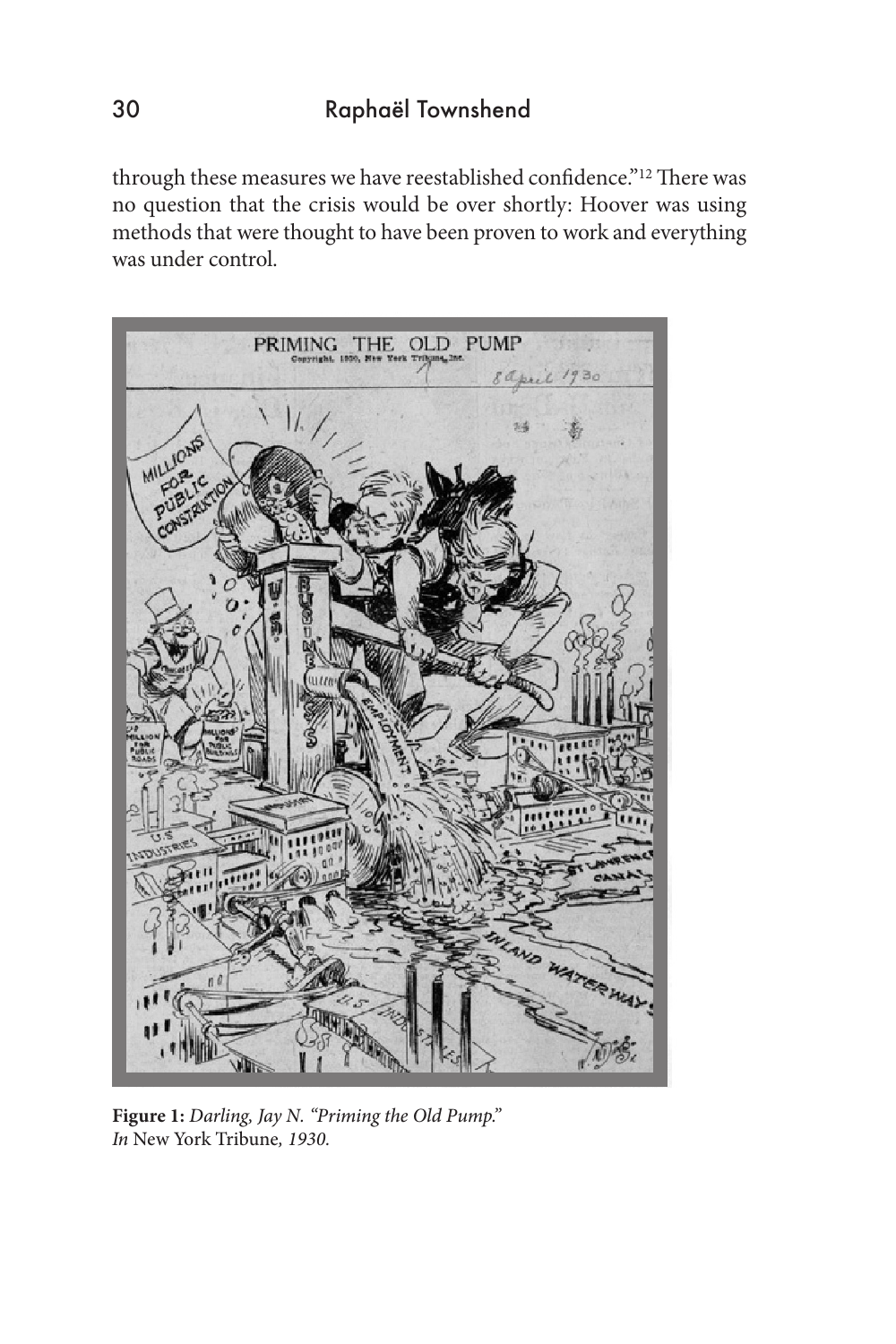This new reliance on public works, far from being a conservative measure as Hoover's critics have depicted it, was in fact a departure from previous Republican doctrine. "No one in his place could have done more; very few of his predecessors could have done as much," proclaimed a *New York Times* article in 1929.13 This view is shared by some revisionist historians who have rejected the traditional depiction of Hoover: "The national response set in motion by President Hoover to overcome the economic crisis marked a dramatic, unprecedented exercise of executive initiative, in sharp contrast to the passive acquiescence of previous depression presidents," noted William Myers.14 Thus, unlike previous Republican presidents who had relied on big business to solve crises, Hoover was quick to respond to the Depression through direct government measures, and in doing so sharply broke from conservative *laissez-faire* principles. Hoover also involved the federal government in the creation of a public works program on an entirely new scale. After extracting pledges of cooperation from 29 state governors by early 1930, his administration "had planned, cumulatively, \$1.3 billion worth of public-works construction, far more than during the previous years."15 Not contenting himself with cheerleading, Hoover placed some of these public works projects under direct federal control.<sup>16</sup> He used the federal government to coordinate and create public works nationwide at a time when such large-scale government action was virtually unheard of.

Yet merely doing something differently from your conservative predecessors does not make it progressive. To demonstrate that Hoover's public works program actually was progressive, we must consider the argument that it was Hoover who set the trend of using public works for the progressives who succeeded him. Writing in the midst of the New Deal, Walter Lippmann commented, "In all essential matters of policy…there has been no break in principle, and the Roosevelt measures are a continuous evolution of the Hoover measures."17 Even if these claims may be a bit far-fetched in some cases, they actually apply quite well in terms of public works. Both presidents drastically increased the amount of money spent on public works: Hoover tripled such spending in the first two years of the Depression, and Roosevelt raised them from \$1 billion to \$5 billion in nine years.<sup>18</sup>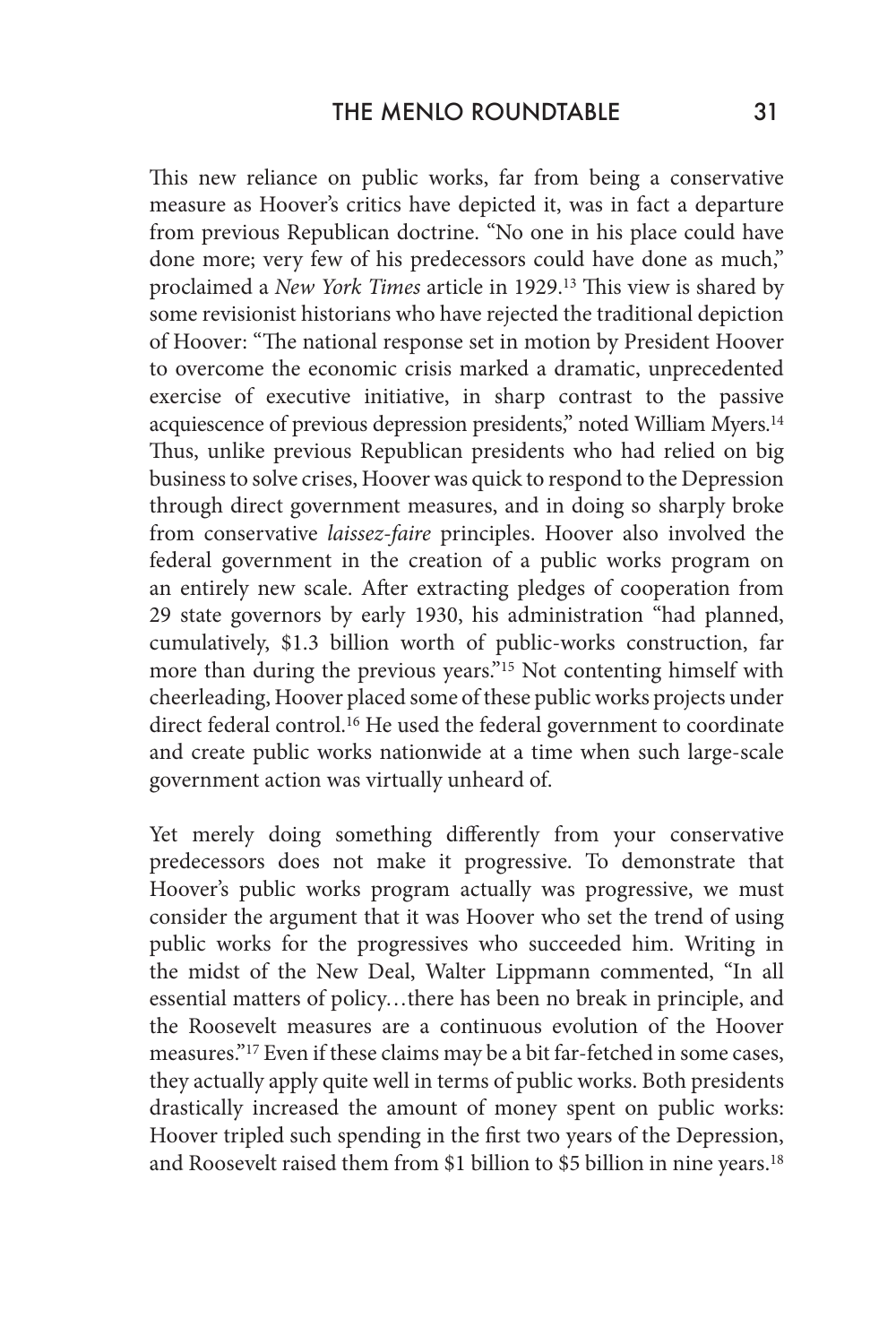Since it was Hoover who pioneered the heavy use of public works to counter the crisis, and this was exactly what Roosevelt, the archetypical progressive, did in the following years, we can safely qualify Hoover's public works program as a progressive measure.

• • •

#### **The Crusader Who Killed Hoover**

Although Hoover's use of public works can therefore be qualified as progressive, he exhibited a crusader aspect in his actions that greatly reduced his effectiveness in curing the Depression. Like most people of his time and even for a while after, he was firmly determined to balance the federal budget, and this prevented him from increasing his experiments to a size where they could be effective. After the initial increase in public works, Hoover responded to further proposals to expand them with statements such as the following: "The proposal to build non-productive 'public works'…necessitates making increased appropriations by the Congress. …Whatever the method employed, they are inescapably a burden upon the taxpayer,"19 or, "Any study of many of these public works provisions will indicate plainly their pork barrel characteristics."20 The President saw any federal policies that went beyond the budget and that were not self-liquidating as weakening the economy because the government needed to raise taxes to finance them; having a deficit was anathema to Hoover and to most commentators at the time. Thus, the size of his public works programs, no matter how effective they were, remained insufficient to make up for the decline of the spending of state and local governments.<sup>21</sup>

Yet this desire to balance the budget was hardly unique to Hoover. Even Progressives such as Roosevelt wanted to balance the budget. In terms of public works "neither [Hoover], nor for that matter Franklin D. Roosevelt, was ever able to see clearly that economizing in terms of government expenditures increased unemployment."22 Both presidents were opposed in principle to deficit spending, even though both occasionally indulged in it.23 Roosevelt himself, upon seeing that the economy was improving in 1937, sought to decrease federal spending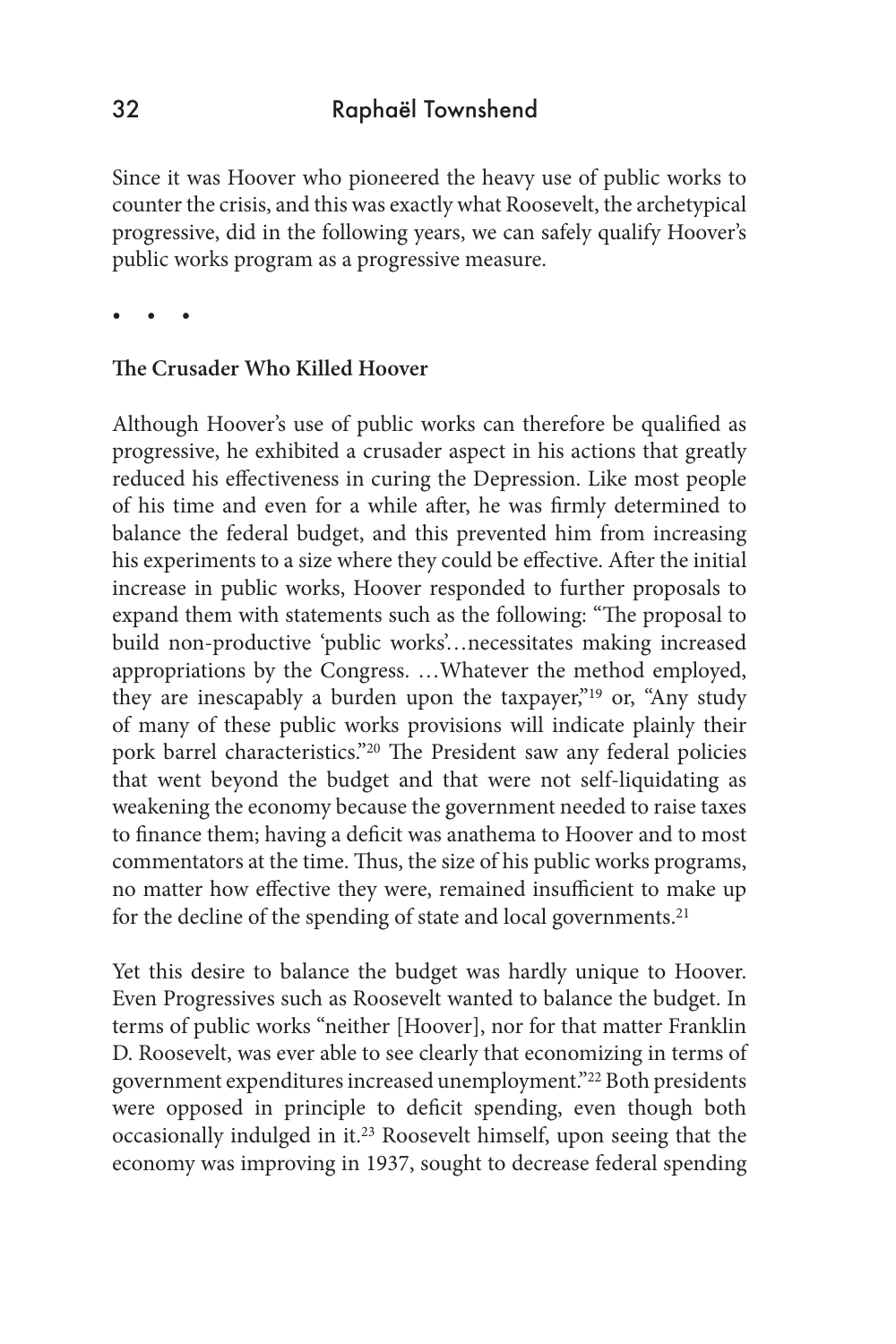to balance the budget. The same notion of balancing the budget that had limited the effectiveness of Hoover's program was upheld by the New Dealers who followed him. While in office, Hoover was as progressive as any other progressive of the time, and the element of his policy that caused his woes was in turn adopted by the progressive Democrats of the New Deal, even though they sharply criticized him for exactly the same tendency.

Finally, the myth that Hoover had been a conservative who worshipped *laissez-faire* was created by his Democratic opponents. This is shown clearly by the "pork-barrel" legislation that Democrats in Congress tried to pass during Hoover's presidency, such as the Wagner and the Garner Acts. Knowing that Hoover believed in balancing the budget, as the Democrats themselves did, the latter forced the President to veto such legislation and then portrayed him as a man uninterested in taking action.24 This was successful partly due to the help of sensationalist press coverage by the likes of William Randolph Hearst. They called for the appropriation of \$5 billion in public works, convincing the public that the President was a heartless man. Hoover's popularity sank drastically as a result.<sup>25</sup> A natural introvert, Hoover was unwilling to rebut such accusations from Congress and the press, essentially granting the Democrats "carte blanche to oppose the president inside and outside of Congress."26 Thus, even after Hoover retired from the presidency, the lingering presence of the Depression and his highly publicized rejection of further increases in public works fixed him in the minds of Americans as a conservative man and the last believer in an obsolete classical liberalism.

• • •

Herbert Hoover was something of a mystery to me when I embarked on this project. I first chose him because I was told to narrow down my book-sized research question on the causes of the Depression and thought that covering a controversial president would allow for healthy debate. But after having done all this work, I feel quite knowledgeable (at least for a high school student) about him. Studying his various actions during the Depression, I began to form an impression of him,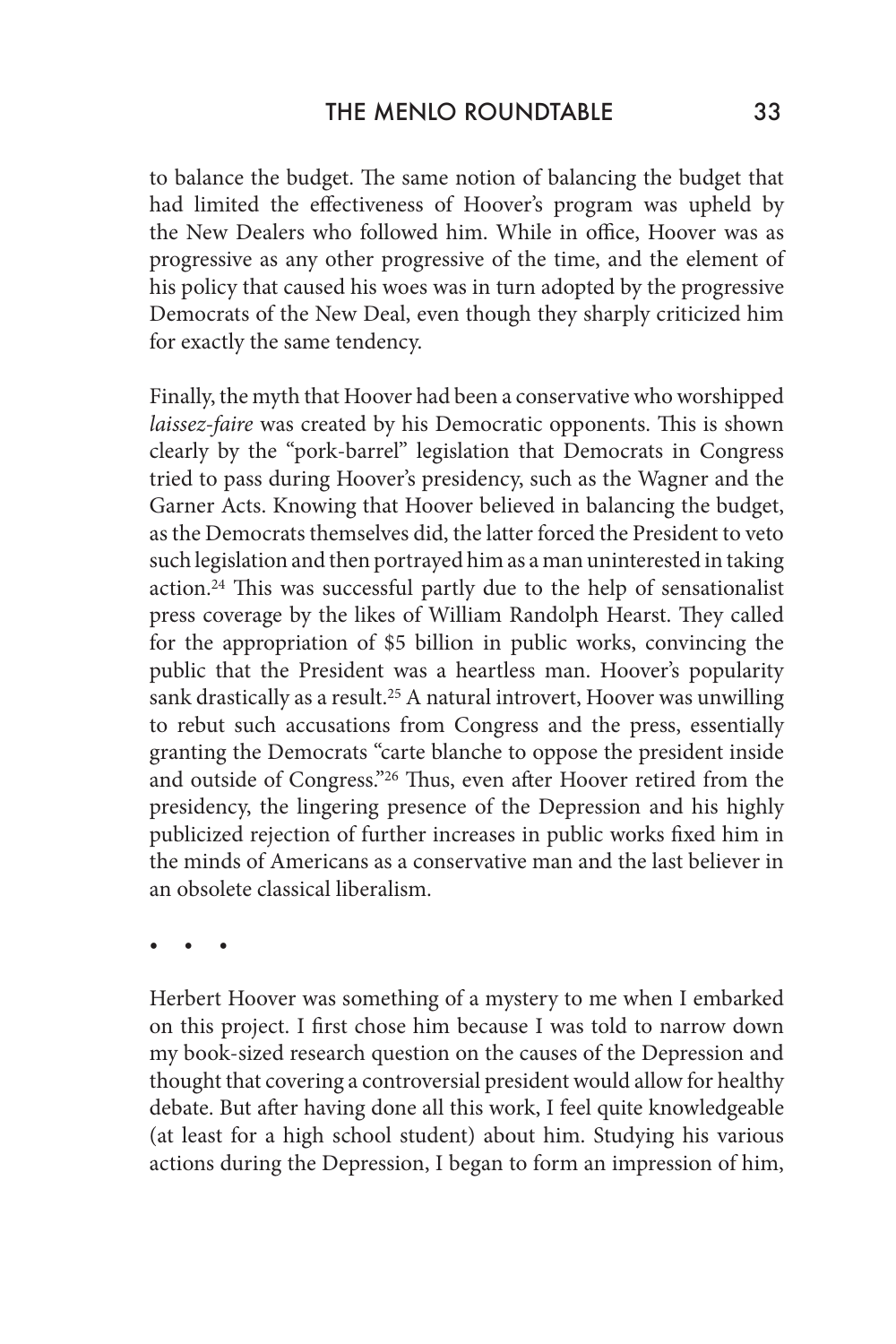and by the time I had finished my research, I truly admired the man for his innovative thinking in such a time of crisis. I definitely do not regret centering my project on this man.

However, it is interesting to note that the opinion maintained by the public of a president often does not rely on fact, or is only loosely tied to the facts. When I observed the Democrats' conservative portrayal of Hoover, and that this belief has remained ingrained in popular culture and the work of at least some academic historians, it shocked me a bit. Being new to the field of academic research, I may have mistaken normal historiographical debate as the willful misinterpretation or ignorance of facts. Or it is possible that every historian feels the same way about the position he is holding, and if it were otherwise, no debate would be possible since no one would believe in his or her position.

Historical research, as I have discovered through this project, is not easy. To avoid becoming lost in the sea of information available to me, and to cope with the constant addition of arguments that did or did not fit into my thesis, I needed to constantly adapt my paper by reconsidering my own analysis and incorporating new points of view. While it was sometimes hard to admit to myself that this was needed, failure to do so would have weakened my case. I would even venture that my argument was formulated more through the combined views of all the sources I have read than anything else.  $\bullet$ 

#### **Notes**

1. Elliot A. Rosen, *Hoover, Roosevelt, and the Brains Trust: From Depression to New Deal* (New York, NY: Columbia University Press, 1977), 39.

2. George Norris to Bertrand V. Tibbett, Dec. 27, 1932, *Excerpt of Letter from Nebraska Senator George Norris to Bertrand V. Tibbet*, http://www.ecommcode.com/hoover/hooveronline/hoover\_and\_the\_ depression/philosophy/display\_image.cfm?imgID=957 (accessed February 26, 2009).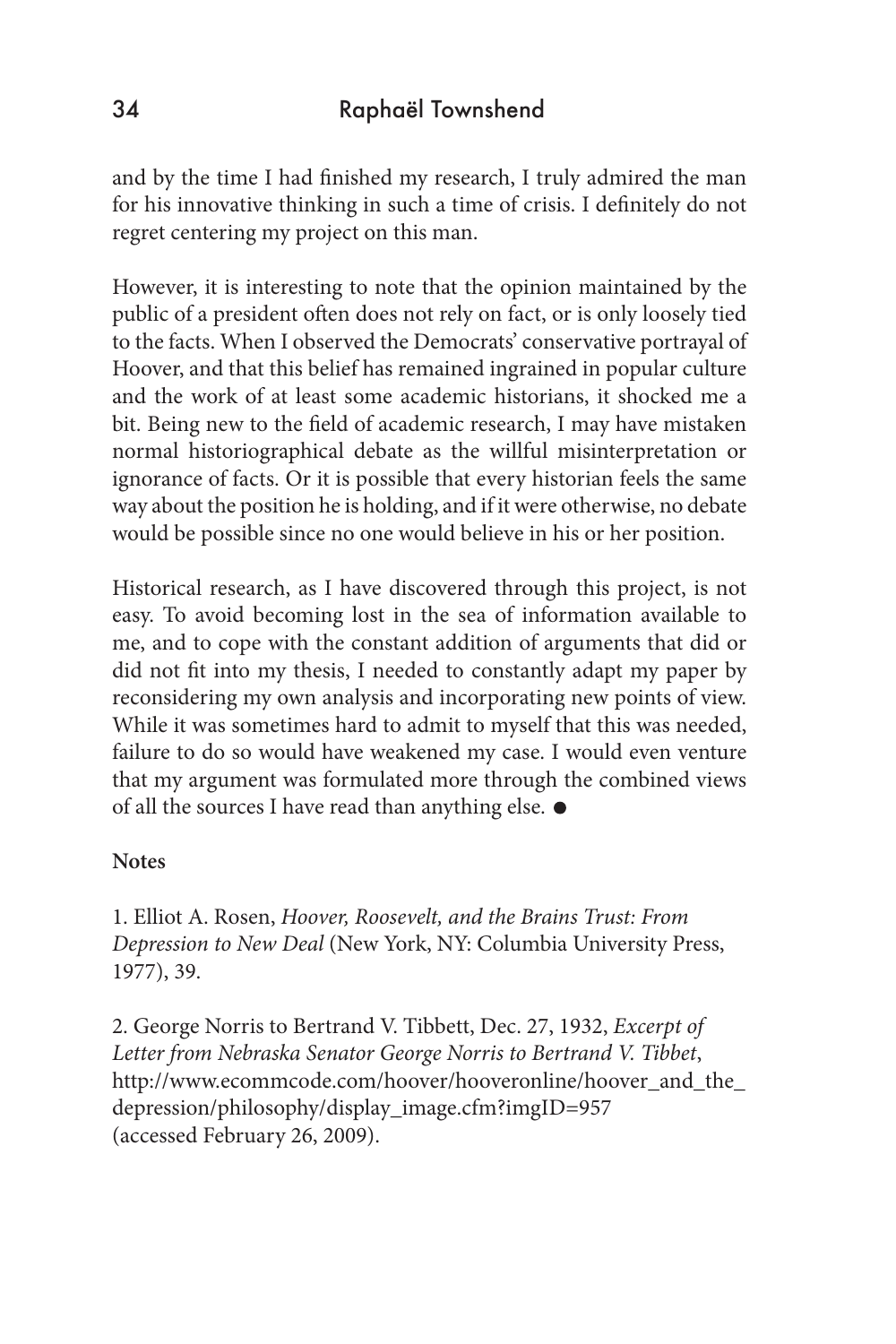3. "5 Billion Fund to Supply Jobs Asked by Hearst," *New York Herald Tribune*, June 3, 1931, http://www.ecommcode.com/hoover/ hooveronline/hoover\_and\_the\_depression/philosophy/group\_index. cfm?GroupID=27 (accessed February 26, 2009). True to his doctrine of sensation without fact, Hearst blamed Hoover of working with 'evil bankers' interested only in money and foreigners. Nearly no one has reiterated this claim since.

4. "Roosevelt Charges Federal Neglect of 'Little Fellow'," *New York Times*, April 8, 1932, http://proquest.umi.com/pqdweb?index=0&did =100823425&SrchMode=1&sid=3&Fmt=10&VInst=PROD&VType =PQD&RQT=309&VName=HNP&TS=1231378919&clientId=28198 (accessed Jan 7, 2009).

5. Rosen, *Hoover, Roosevelt, and the Brains Trust: From Depression to New Deal*, 40-41.

6. Thomas Childs Cochran, *The Great Depression and World War II, 1929-1945*, Scott Foresman American History Series (Glenview, Il: Scott, 1968), 12.

7. Joseph S. Davis, "Herbert Hoover, 1874-1964: Another Appraisal," *The South Atlantic Quarterly* 68, no. 3 (1969): 313.

8. William K. Klingaman, 1929: *The Year of the Great Crash*, 1st ed. (New York: Harper & Row, 1989), 306-07.

9. Albert U. Romasco, "Herbert Hoover's Policies for Dealing with the Great Depression: The End of the Old Order or the Beginning of the New?," in *The Hoover Presidency; a Reappraisal*, ed. Martin L. Fausold and George T. Mazuzan (Albany, NY: State University of New York Press, 1974).

10. "What Mr. Hoover Has Done," *New York Times*, December 1, 1929, http://proquest.umi.com/pqdweb?index=1&did=98301527&Srch Mode=1&sid=5&Fmt=10&VInst=PROD&VType=PQD&RQT=309& VName=HNP&TS=1231379142&clientId=28198 (accessed Jan 7, 2009).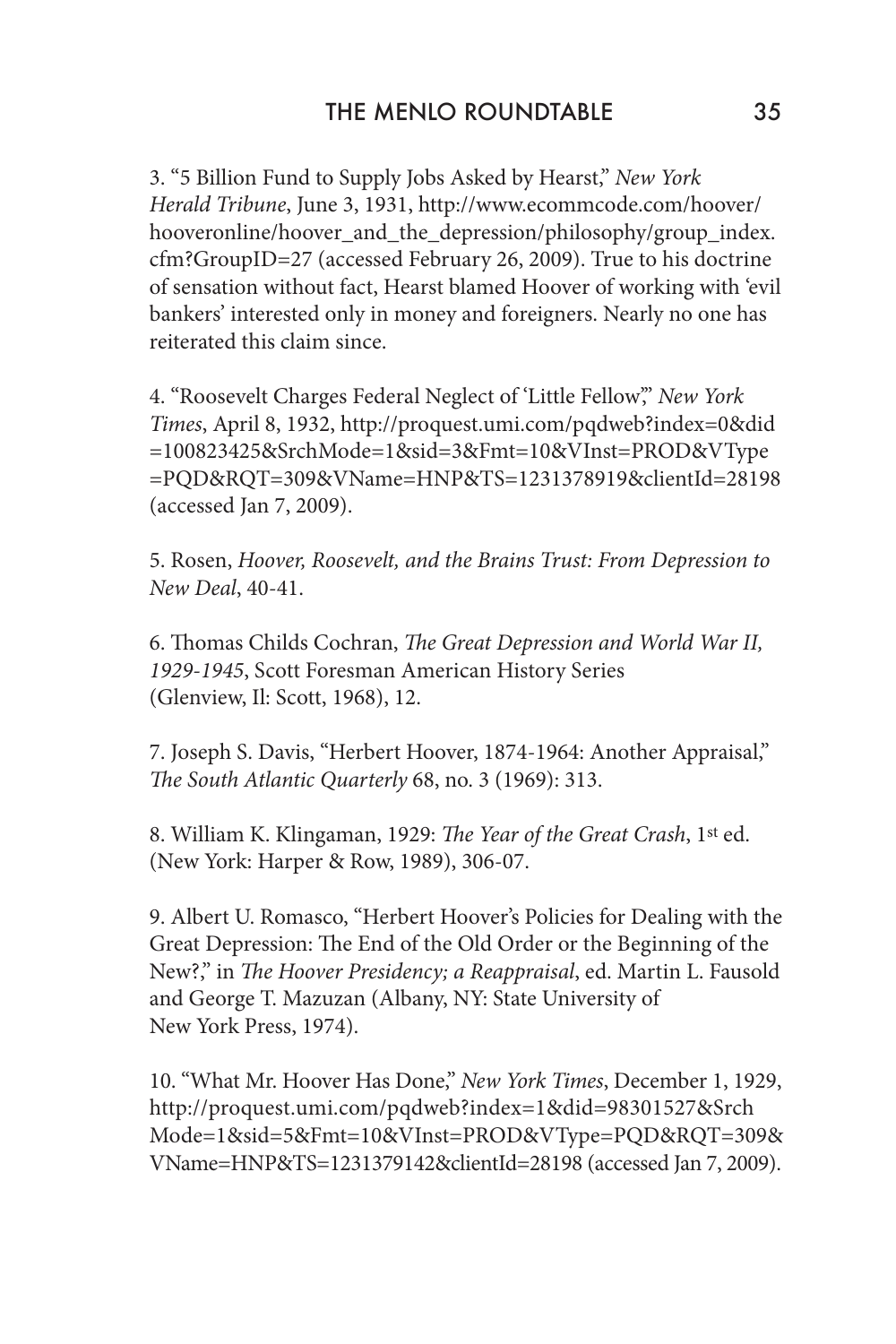11. Martin L. Fausold, *The Presidency of Herbert C. Hoover*, American Presidency Series (Lawrence, Kan.: University Press of Kansas, 1985), 96.

12. Herbert Hoover, *First Annual Message to Congress*, Dec 3, 1929, reprinted in Arnold S. Rice, ed. *Herbert Hoover, 1874-1964; Chronology-Documents-Bibliographical Aids* (Dobbs Ferry, NY: Oceana Publications,1971).

13. "What Mr. Hoover Has Done."

14. Myers, William Starr, and Walter Hughes Newton, *The Hoover Administration; a Documented Narrative* (New York, New York: C. Scribner's Sons, Ltd., 1936), 3, quoted in Romasco, "Herbert Hoover's Policies for Dealing with the Great Depression: The End of the Old Order or the Beginning of the New?," 72.

15. Fausold, *The Presidency of Herbert C. Hoover*, 97.

16. Edgar Eugene Robinson and Vaughn Davis Bornet, *Herbert Hoover, President of the United States* (Stanford, Calif.: Stanford University, Hoover Institution Press, 1975), 132.

17. Walter Lippmann, "The Permanent New Deal," *The Yale Review* 224, no. 4 (1935): 661.

18. David Burner, *Herbert Hoover, a Public Life*, 1st ed. (New York: Knopf, 1979), 253.

19. Hoover, Herbert, *State Papers*, vol. 2, 187, quoted in Ray Lyman Wilbur and Arthur Mastick Hyde, *The Hoover Policies* (New York,: C. Scribner's sons, 1937), 395.

20. Herbert Hoover, Presidential News Conference on Unemployment Relief, http://www.ecommcode.com/hoover/ hooveronline/hoover\_and\_the\_depression/admin\_programs/group\_ index.cfm?GroupID=10 (accessed January 7, 2009).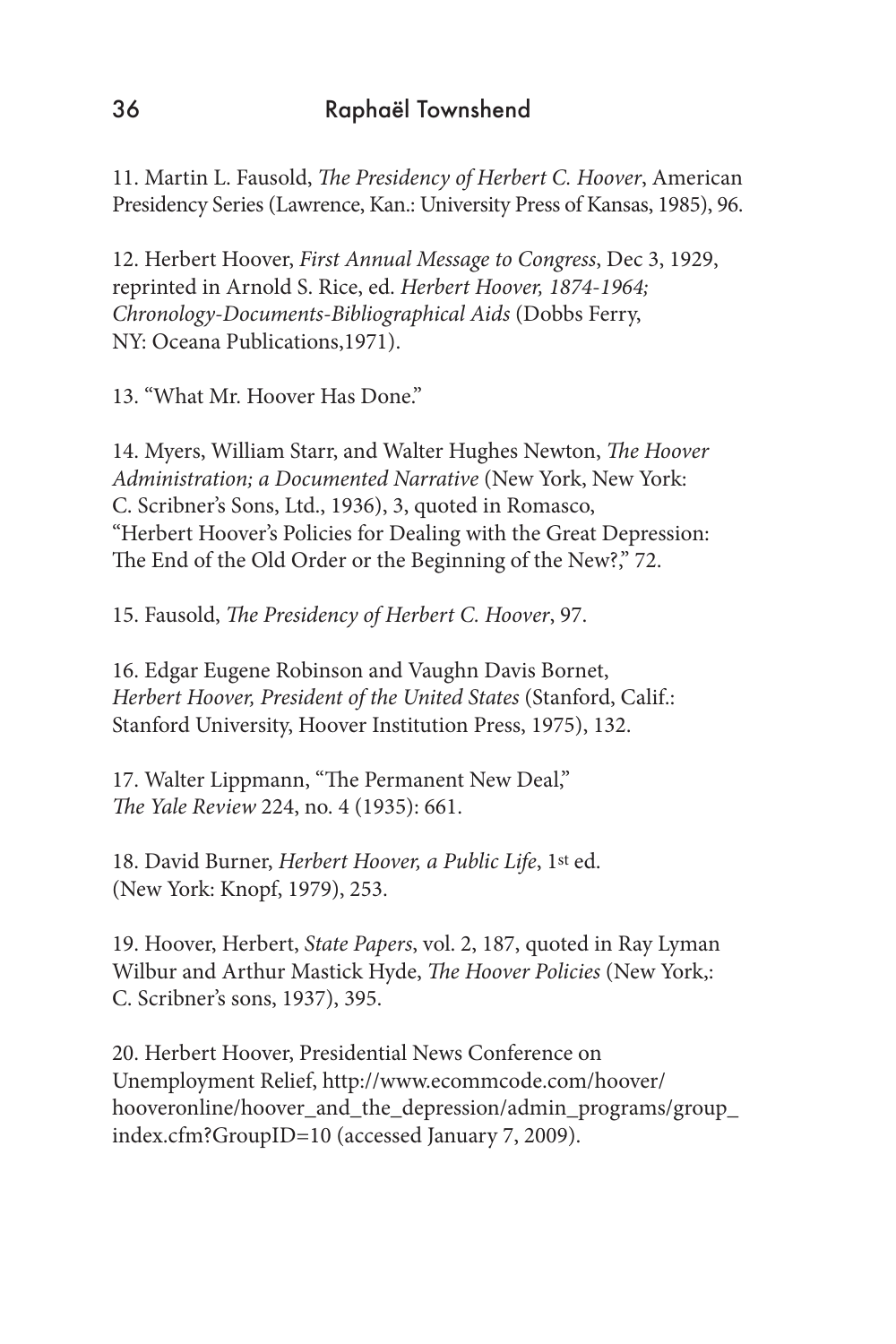21. Cochran, *The Great Depression and World War II*, 1929-1945, 12-13.

22. Ibid., 13.

23. Lippmann, "The Permanent New Deal," 659.

24. Wilbur and Hyde, *The Hoover Policies*, 393. Talk about 'Where you stand depends on where you sit.' This highly positive account of Hoover was written by none other than his Secretary of the Interior!

25. "5 Billion Fund to Supply Jobs Asked by Hearst."

26. Fausold, *The Presidency of Herbert C. Hoover*, 101.

## **Bibliography** *Primary Sources*

"5 Billion Fund to Supply Jobs Asked by Hearst." *New York Herald Tribune*, June 3, 1931. http://www.ecommcode.com/hoover/ hooveronline/hoover\_and\_the\_depression/philosophy/group\_index. cfm?GroupID=27 (accessed February 26, 2009).

Darling, Jay N. "Priming the Old Pump." In *New York Tribune*, 1930.

"Davis Calls Nation 'on Road to Recovery': Labor Secretary Says over Radio That Hoover's Initiative Is Conquering Depression." *New York Times*, Aug 8. http://proquest.umi.com/pqdweb?index=4&did=102 145967&SrchMode=1&sid=9&Fmt=10&VInst=PROD&VType=P QD&RQT=309&VName=HNP&TS=1231379373&clientId=28198 (accessed Jan 7, 2009).

Hoover, Herbert. Presidential News Conference on Unemployment Relief. http://www.ecommcode.com/hoover/hooveronline/ hoover\_and\_the\_depression/admin\_programs/group\_index. cfm?GroupID=10 (accessed January 7, 2009).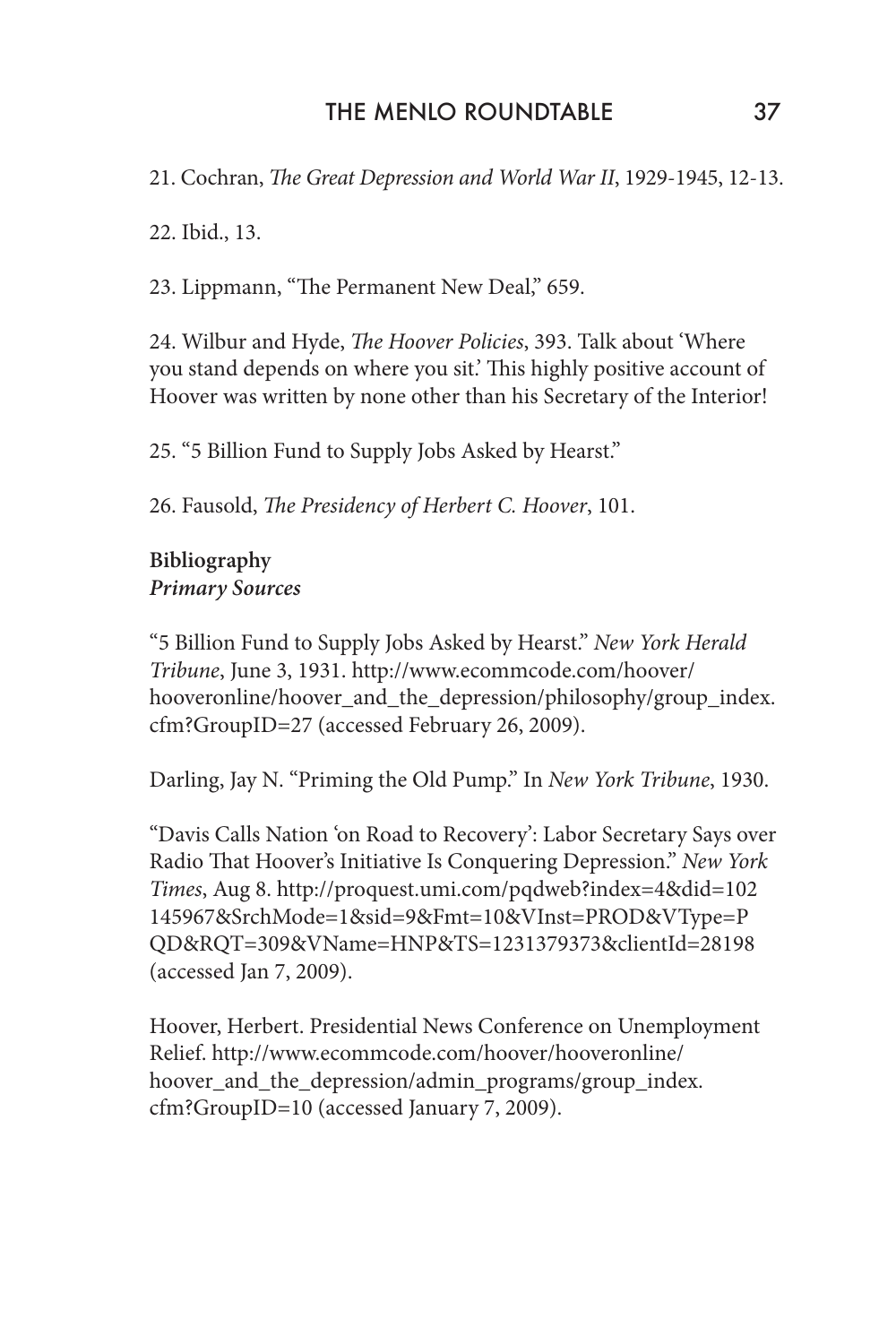Lippmann, Walter. "The Permanent New Deal." *The Yale Review* 224, no. 4 (1935).

Norris, George to Bertrand V. Tibbett, Dec. 27, 1932. *Excerpt of Letter from Nebraska Senator George Norris to Bertrand V. Tibbet*. http://www.ecommcode.com/hoover/hooveronline/hoover\_and\_the\_ depression/philosophy/display\_image.cfm?imgID=957 (accessed February 26, 2009).

"Roosevelt Charges Federal Neglect of 'Little Fellow." *New York Times*, April 8, 1932. http://proquest.umi.com/pqdweb?index=0&did=100 823425&SrchMode=1&sid=3&Fmt=10&VInst=PROD&VType=P QD&RQT=309&VName=HNP&TS=1231378919&clientId=28198 (accessed Jan 7, 2009).

"What Mr. Hoover Has Done." *New York Times*, December 1, 1929. http://proquest.umi.com/pqdweb?index=1&did=98301527&SrchMo de=1&sid=5&Fmt=10&VInst=PROD&VType=PQD&RQT=309&VN ame=HNP&TS=1231379142&clientId=28198 (accessed Jan 7, 2009).

Wilbur, Ray Lyman, and Arthur Mastick Hyde. *The Hoover Policies*. New York,: C. Scribner's sons, 1937.

### *Secondary Sources*

Adams, James Truslow. "Parties and Panics—What Link?," *New York Times*, September 20. http://proquest.umi.com/pqdweb?index=2&di d=85423761&SrchMode=1&sid=2&Fmt=10&VInst=PROD&VType =PQD&RQT=309&VName=HNP&TS=1231378588&clientId=28198 (accessed January 7, 2009).

Burner, David. *Herbert Hoover, a Public Life*. 1st ed. New York: Knopf, 1979.

Cochran, Thomas Childs. T*he Great Depression and World War II, 1929-1945*, Scott Foresman American History Series. Glenview, Il: Scott, 1968.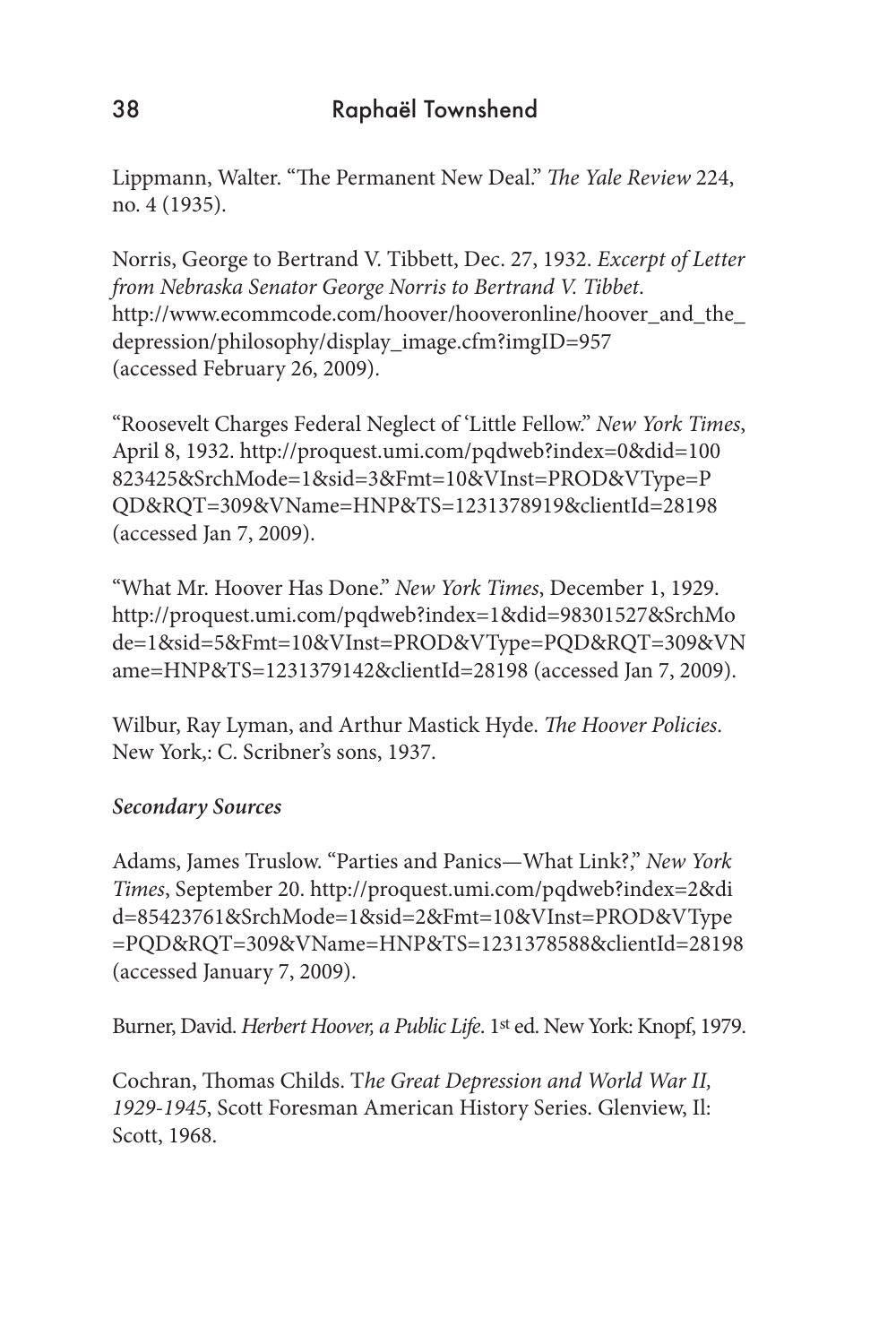#### THE MENLO ROUNDTABLE 39

Davis, Joseph S. "Herbert Hoover, 1874-1964: Another Appraisal." *The South Atlantic Quarterly* 68, no. 3 (1969): 295-318.

Fausold, Martin L. *The Presidency of Herbert C. Hoover*, American Presidency Series. Lawrence, Kan.: University Press of Kansas, 1985.

Hall, Thomas E., and J. David Ferguson. *The Great Depression: An International Disaster of Perverse Economic Policies*. Ann Arbor: University of Michigan Press, 1998.

Hawley, Ellis Wayne, and Mark M. Dodge. *Herbert Hoover and the Historians*. West Branch, Iowa: Herbert Hoover Presidential Library Association, 1989.

Hofstadter, Richard. *The American Political Tradition and the Men Who Made It*. New York: Vintage Books, 1948.

Klingaman, William K. *1929: The Year of the Great Crash*. 1st ed. New York: Harper & Row, 1989.

Olson, James Stuart. *Historical Dictionary of the Great Depression, 1929-1940*. Westport, Conn.: Greenwood Press, 2001. Rice, Arnold S., ed. Herbert Hoover, 1874-1964; Chronology-Documents-Bibliographical Aids. Dobbs Ferry, NY: Oceana Publications, 1971.

Robinson, Edgar Eugene, and Vaughn Davis Bornet. *Herbert Hoover, President of the United States*. Stanford, Calif.: Stanford University, Hoover Institution Press, 1975.

Romasco, Albert U. "Herbert Hoover's Policies for Dealing with the Great Depression: The End of the Old Order or the Beginning of the New?" In *The Hoover Presidency; a Reappraisal*, edited by Martin L. Fausold and George T. Mazuzan, 69-86. Albany, NY: State University of New York Press, 1974.